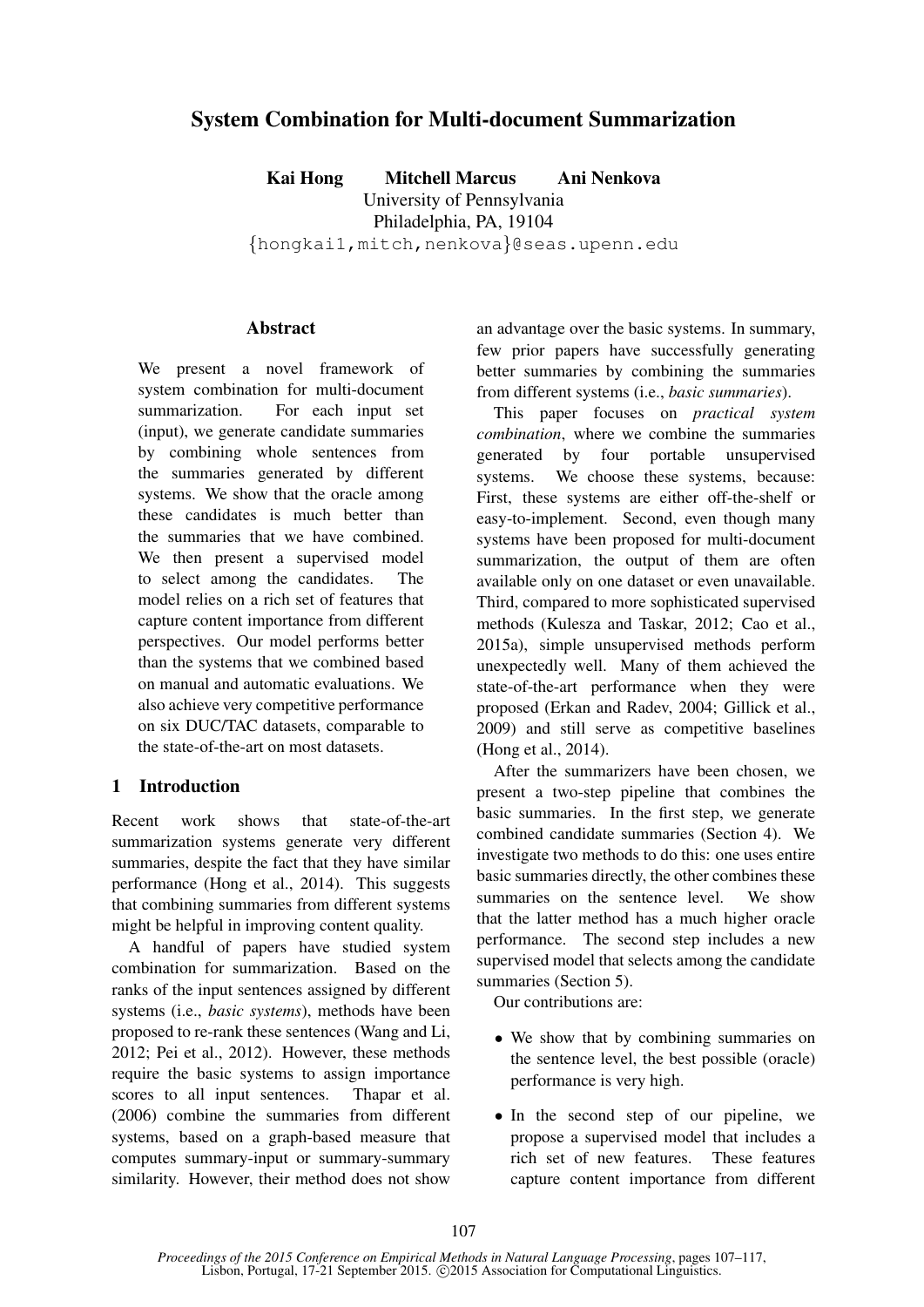perspectives, based on different sources. We verify the effectiveness of these features.

- Our method outperforms the basic systems and several competitive baselines. Our model achieves competitive performance on six DUC/TAC datasets, which is on par with the state-of-the-art on most of these datasets.
- Our method can be used to combine summaries generated by any systems.

## 2 Related Work

System combination has enjoyed great success in many domains, such as automatic speech recognition (Fiscus, 1997; Mangu et al., 2000), machine translation (Frederking and Nirenburg, 1994; Bangalore et al., 2001) and parsing (Henderson and Brill, 1999; Sagae and Lavie, 2006). However, only a handful of papers have leveraged this idea for summarization. Mohamed and Rajasekaran (2005) present a method that relies on a document graph (DG), which includes concepts connected by relations. This method selects among the outputs of the basic systems, based on their overlaps with the input in terms of DG. Thapar et al. (2006) propose to iteratively include sentences, based on the overlap of DG between the current sentence and (1) the original input, or (2) the basic summaries. However, in both papers, the machine summaries are not compared against human references. Rather, their evaluations compare the summaries to the input based on the overlap of DG. Moreover, even when evaluated in this way, the combined system does not show an advantage over the best basic system.

System combination in summarization has also been regarded as rank aggregation, where the combined system re-ranks the input sentences based on the ranks of those sentences assigned by the basic systems. Wang and Li (2012) propose an unsupervised method to minimize the distance of the final ranking compared to the initial rankings. Pei et al. (2012) propose a supervised method which handles an issue in Wang and Li (2012) that all basic systems are regarded as equally important. Even though both methods show advantages over the basic systems, they have two limitations. Most importantly, only summarizers that assign importance scores to each sentence can be used as the input summarizers. Second, only the sentence scores (ranks) from the basic

systems and system identity information is utilized during the re-ranking process. The signal from the original input is ignored. Our method handles these limitations.

Our method derives an overall informativeness score for each candidate summary, then selects the one with the highest score. This is related to the growing body of research in global optimization, which selects the most informative subset of sentences towards a global objective (McDonald, 2007; Gillick et al., 2009; Aker et al., 2010). Some work uses integer linear programming to find the exact solution (Gillick et al., 2009; Li et al., 2015), other work employs supervised methods to optimize the ROUGE scores of a summary (Lin and Bilmes, 2011; Kulesza and Taskar, 2012). Here we use the ROUGE scores of the candidate summaries as labels while training our model.

In our work, we propose novel features that encode the content quality of the entire summary. Though prior work has extensively investigated features that are indicative of important words (Yih et al., 2007; Hong and Nenkova, 2014) or sentences (Litvak et al., 2010; Ouyang et al., 2011), little work has focused on designing global features defined over the summary. Indeed, even for the papers that employ supervised methods to conduct global inference, the features are defined on the sentence level (Aker et al., 2010; Kulesza and Taskar, 2012). The most closely related papers are the ones that investigated automatic evaluation of summarization without human references (Louis and Nenkova, 2009; Saggion et al., 2010), where the effectiveness of several summary-input similarity metrics are examined. In our work, we propose a wide range of features. These features are derived not only based on the input, but also based on the basic summaries and the summary-input pairs from the New York Times (NYT) corpus (Sandhaus, 2008).

### 3 Data and Evaluation

We conduct a large scale experiment on six datasets from the Document Understanding Conference (DUC) and the Text Analysis Conference (TAC). The tasks include generic (DUC 2001–2004) and query-focused (TAC 2008, 2009) multi-document summarization. We evaluate on the task of generating 100-word summaries.

We use ROUGE (Lin, 2004) for automatic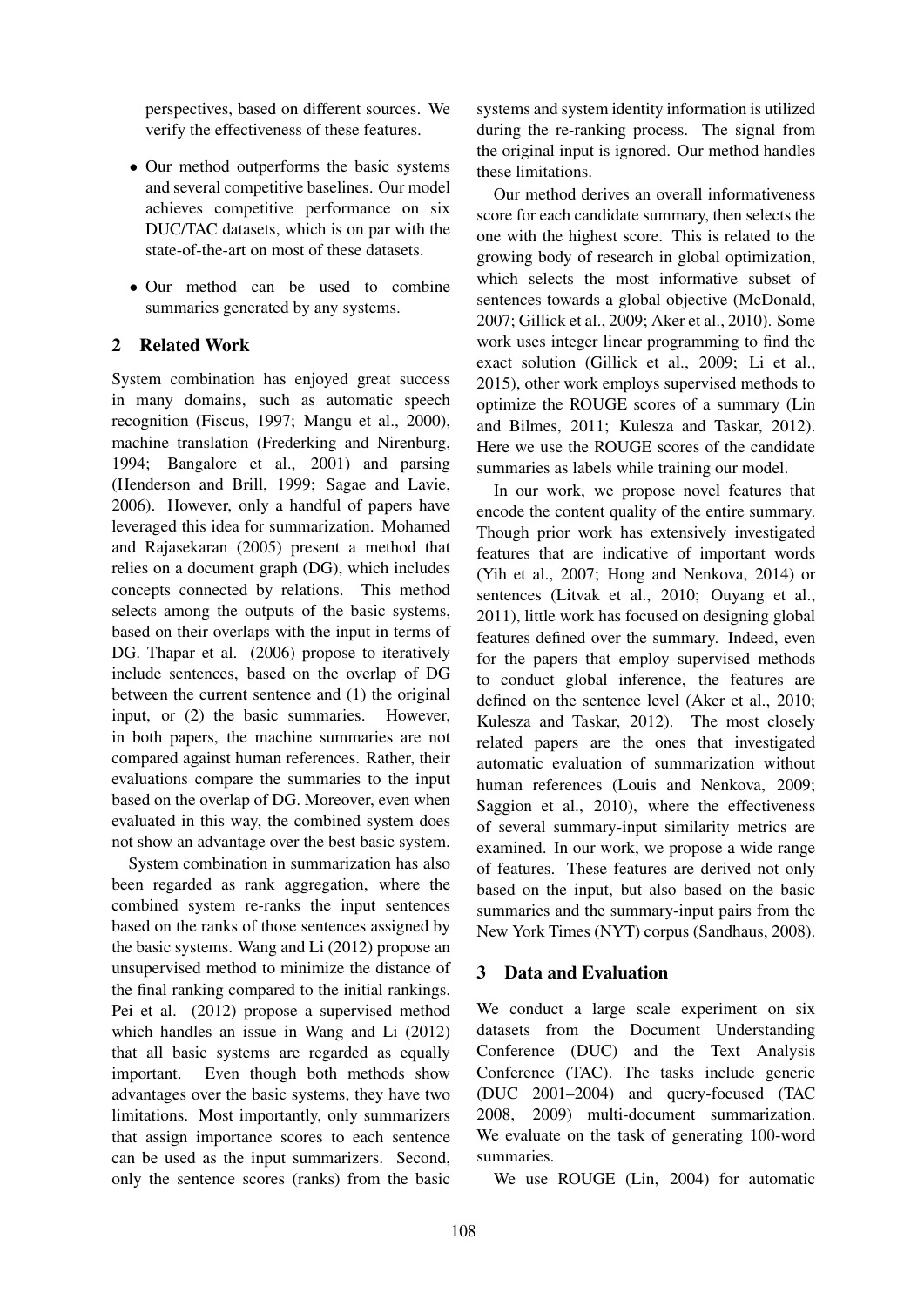evaluation, which compares the machine summaries to the human references. We report ROUGE-1 (unigram recall) and ROUGE-2 (bigram recall), with stemming and stopwords included.<sup>1</sup> Among automatic evaluation metrics, ROUGE-1 (R-1) can predict that one system performs significantly better than the other with the highest recall (Rankel et al., 2013). ROUGE-2 (R-2) provides the best agreement with manual evaluations (Owczarzak et al., 2012). R-1 and R-2 are the most widely used metrics in summarization literature.

## 4 Generating Candidate Summaries

We first introduce the four basic unsupervised systems, then describe our approach of generating candidate summaries. The four systems all perform extractive summarization, which directly selects *sentences* from the input. Among these systems, ICSISumm achieves the highest ROUGE-2 in the TAC 2008, 2009 workshops.<sup>2</sup> The other systems are often used as competitive baselines; we implement these ourselves. Table 1 shows their performances. The word overlap between summaries generated by these systems is low, which indicates high diversity.

The basic systems are used for both generic and query-focused summarization. For the latter task, we filter out the sentences that have no overlap with the query in terms of content words for the systems that we implemented.

### 4.1 Four Basic Unsupervised Systems

ICSISumm: This system (Gillick et al., 2009) optimizes the coverage of bigrams weighted by their document frequency within the input using Integer Linear Programming (ILP). Even though this problem is NP-hard, a standard ILP solver can find the exact solution fairly quickly in this case.

Greedy-KL: This system aims to minimize the Kullback-Leibler (KL) divergence between the word probability distribution of the summary and that of the input. Because finding the summary with the smallest KL divergence is intractable, we employ a greedy method that iteratively selects an additional sentence that minimizes the KL divergence (Haghighi and Vanderwende, 2009).

ProbSum: This system (Nenkova et al., 2006) scores a sentence by taking the average of word probabilities over the words in the sentence, with stopwords assigned zero weights. Compared to Nenkova et al. (2006), we slightly change the way of handling redundancy: we iteratively include a sentence into the summary if its cosine similarity with any sentence in the summary does not exceed  $0.5.^3$ 

LLRSum: This system (Conroy et al., 2006) employs a log-likelihood ratio (LLR) test to select *topic words* of an input (Lin and Hovy, 2000). The LLR test compares the distribution of words in the input to a large background corpus. Similar to Conroy et al. (2006), we consider words as topic words if their  $\chi$ -square statistic derived by LLR exceeds 10. The sentence importance score is equal to the number of topic words divided by the number of words in the sentence. Redundancy is handled in the same way as in ProbSum.

## 4.2 Generating Candidate Summaries

## 4.2.1 Selecting a Full Summary

There does not exist a system that always outperforms the others for all problems. Based on this fact, we directly use the summary outputs (i.e., basic summaries) as the candidate summaries.

## 4.2.2 Sentence Level Combination

Different systems provide different pieces of the correct answer. Based on this fact, the combined summary should include sentences that appear in the summaries produced by different systems. Here we exhaustively enumerate sentences so that to form the candidate summaries. A similar approach has been used to generate candidate summaries for single-document summarization (Ceylan et al., 2010).

Let  $D = s_1, \ldots, s_n$  denote the sequence of unique sentences that appear in the basic summaries. We enumerate all subsequences  $A_i =$  $s_{i_1}, \ldots, s_{i_k}$  of D in lexicographical order.  $A_i$  can be used as a candidate summary iff  $\sum_{j=1}^{k} l(s_{i_j}) \geq$ L and  $\sum_{j=1}^{k-1} l(s_{i_j})$  < L, where  $l(s)$  is the number of words in  $s$  and  $L$  is the predefined summary length. Table 2 shows the average number of (unique) sentences and summaries that are generated per input.

<sup>1</sup>ROUGE version 1.5.5 with arguments: -c 95 -r 1000 -n 2 -2 4 -u -m -a -l 100 -x

<sup>&</sup>lt;sup>2</sup>We use the toolkit provided via this link directly: https://code.google.com/p/icsisumm/

<sup>&</sup>lt;sup>3</sup>The threshold is determined on the development set.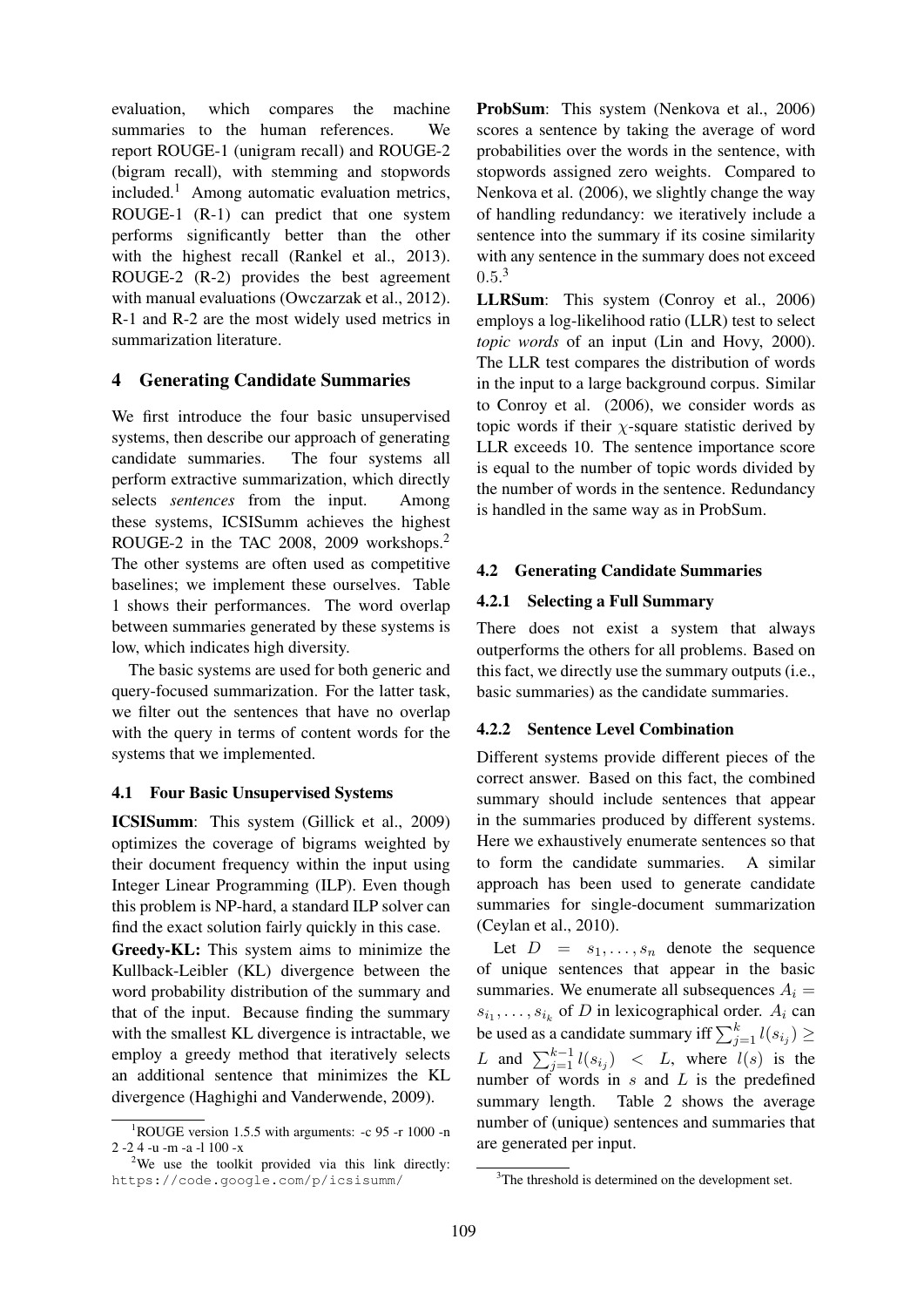|                 | <b>DUC</b> 01 |       | <b>DUC</b> 02 |       | DUC <sub>03</sub> |       | DUC <sub>04</sub> |       | TAC <sub>08</sub> |       | <b>TAC 09</b> |       |
|-----------------|---------------|-------|---------------|-------|-------------------|-------|-------------------|-------|-------------------|-------|---------------|-------|
|                 | $R-1$         | $R-2$ | R-1           | $R-2$ | $R-1$             | $R-2$ | $R-1$             | $R-2$ | R-1               | $R-2$ | R-1           | $R-2$ |
| <b>ICSISumm</b> | 0.342         | 0.079 | 0.373         | 0.095 | 0.381             | 0.103 | 0.384             | 0.098 | 0.388             | 0.119 | 0.393         | 0.121 |
| Greedy-KL       | 0.331         | 0.067 | 0.358         | 0.075 | 0.383             | 0.086 | 0.383             | 0.090 | 0.372             | 0.094 | 0.384         | 0.099 |
| ProbSum         | 0.303         | 0.056 | 0.326         | 0.071 | 0.360             | 0.088 | 0.354             | 0.082 | 0.350             | 0.087 | 0.357         | 0.094 |
| LLRSum          | 0.318         | 0.067 | 0.329         | 0.068 | 0.354             | 0.085 | 0.359             | 0.081 | 0.372             | 0.096 | 0.364         | 0.097 |
| SumOracle R-1   | 0.361         | 0.084 | 0.391         | 0.103 | 0.407             | 0.106 | 0.403             | 0.103 | 0.408             | 0.124 | 0.417         | 0.130 |
| SumOracle R-2   | 0.349         | 0.090 | 0.385         | 0.106 | 0.398             | 0.113 | 0.394             | 0.108 | 0.403             | 0.129 | 0.411         | 0.136 |
| SentOracle R-1  | 0.400         | 0.097 | 0.439         | 0.121 | 0.442             | 0.123 | 0.437             | 0.119 | 0.448             | 0.139 | 0.453         | 0.146 |
| SentOracle R-2  | 0.368         | 0.109 | 0.416         | 0.134 | 0.422             | 0.136 | 0.420             | 0.131 | 0.430             | 0.152 | 0.437         | 0.158 |

Table 1: The performance of the basic systems and the performance of the oracle systems based on the methods described in Section 4.2.1 and Section 4.2.2. The evaluation metric that each oracle optimizes is shown in Bold.

| Dataset           | $#$ sents | $#$ unique | # summaries | # total |
|-------------------|-----------|------------|-------------|---------|
| DUC <sub>01</sub> | 20.8      | 17.7       | 7498        | 224940  |
| DUC 02            | 21.1      | 17.6       | 12048       | 710832  |
| DUC <sub>03</sub> | 19.3      | 15.4       | 3448        | 103440  |
| DUC <sub>04</sub> | 19.5      | 15.6       | 3270        | 163500  |
| <b>TAC 08</b>     | 18.5      | 14.8       | 2436        | 107184  |
| <b>TAC 09</b>     | 18.0      | 13.7       | 1328        | 63744   |

Table 2: Average number of sentences (# sents), unique sentences (# unique), candidate summaries per input (# summaries) and the total number of candidate summaries for each dataset (# total).

Note that we consider the order of sentences in  $A_i$  (generated from  $D$ ) as a relatively unimportant factor. Though two summaries with the same set of sentences can have different ROUGE scores due to the truncation of the last sentence, because the majority of content covered is still the same, the difference in ROUGE score is relatively small. In order to generate other possible summaries, one needs to swap the last sentence. However, the total number of summaries per dataset is already huge (see Table 2). Therefore, we do not generate other candidate summaries, because it would cost much more additional space, while the difference in content is relatively small.

#### 4.2.3 Comparison of the Oracle Systems

We examine the upper bounds of the two methods described in Section 4.2.1 and Section 4.2.2. For the first method, we design two oracle systems that pick the basic summary with the highest ROUGE-1 (R-1) and ROUGE-2 (R-2) (denoted as SumOracle R-1 and SumOracle R-2). For the second method, we design two oracle systems that pick the best summary in terms of R-1 and R-2 among the summary candidates (denoted as SentOracle R-1 and SentOracle R-2). As shown in

Table 1, the advantage of the first two oracles over ICSISumm is limited: on average 0.021/0.006 and  $0.013/0.011$  (R-1/R-2). However, the advantage of the latter oracles over ICSISumm is much larger: on average 0.060/0.022 and 0.039/0.034 (R-1/R-2). Clearly, system combination is more promising if we combine the basic summaries at the sentence level. Therefore, we adopt the latter method to generate candidate summaries.

#### 5 Features

We introduce the features used in our model that selects among the candidate summaries. Traditionally in summarization, features are derived based on the input (denoted as  $I$ ). In our work, we propose a class of novel features that compares the candidate summary to the set of the basic summaries (denoted as  $H$ ), where H can be regarded as a *hyper-summary* of I. This excels in the way that it takes advantage of the consensus between systems. Moreover, we propose system identity features, which capture the fact that content from a better system should have a higher chance to be selected.

Our model includes classical indicators of content importance (e.g., frequency, locations) and novel features that have been recently proposed for other tasks. For example, we design features that estimate the intrinsic importance of words from a large corpus (Hong and Nenkova, 2014). We also include features that compute the information density of the first sentence that each word appears in (Yang and Nenkova, 2014). These features are specifically tailored for our task (see Section 5.2).

We classify our features into summary level, word level and system identity features. Note that we do not consider stopwords and do not perform stemming. There are 360 features in our model.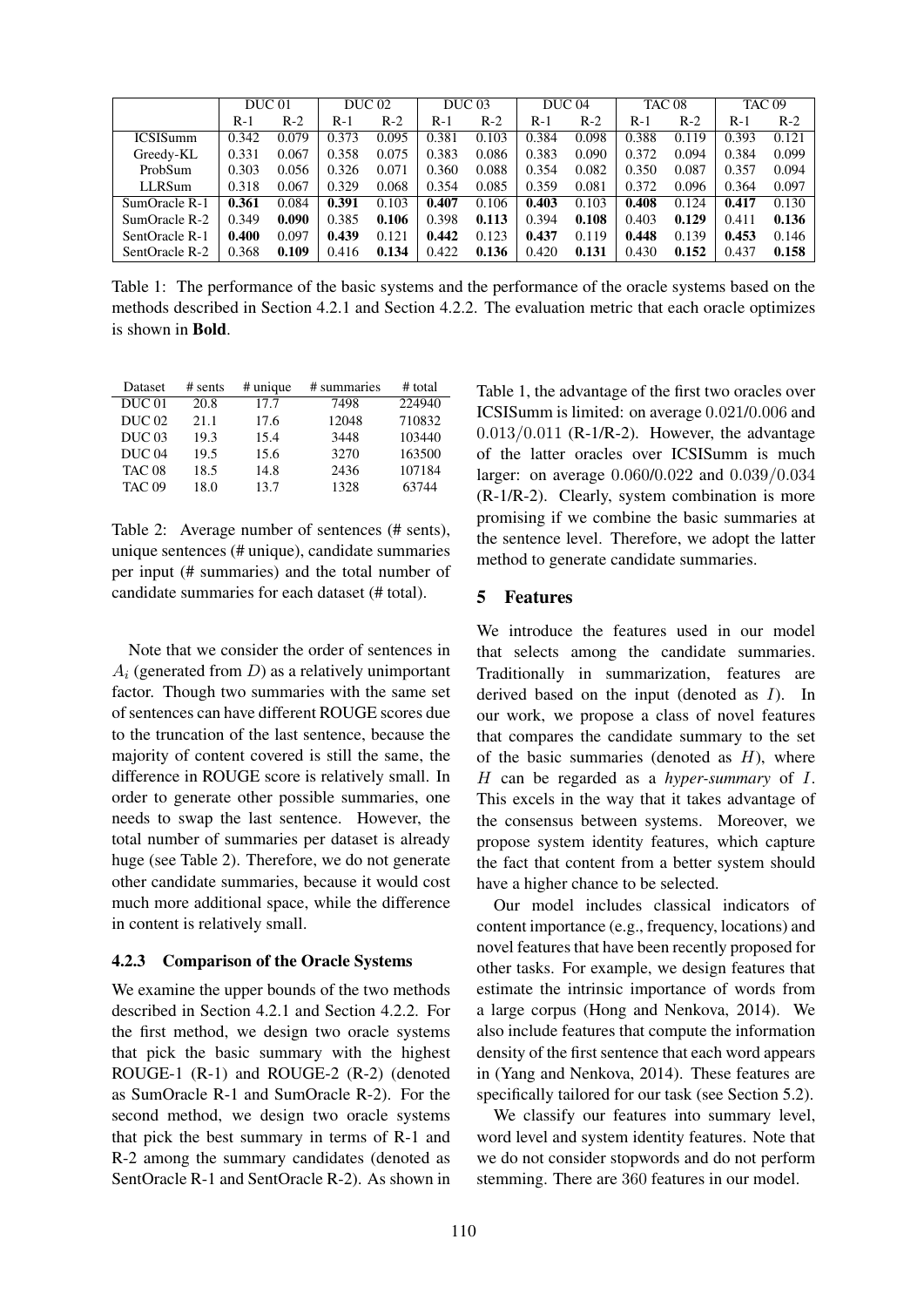#### 5.1 Summary Level Features

Summary level features directly encode the informativeness of the entire summary. Some of them are initially proposed in Louis and Nenkova (2013) that evaluates the summary content without human models. Different from them, the features in our work use not only  $I$ , but also  $H$  as the "*input*" (except for the redundancy features). "*Input*" refers to I or H in the rest of Section 5.

Distributional Similarity: These features compute the distributional similarity (divergence) between the n-gram  $(n = 1, 2)$  probability distribution of the summary and that of the *input*  $(I \text{ or } H)$ . Good summaries tend to have high similarity and low divergence. We use three measures: Kullback-Leibler (KL) divergence, Jenson-Shannon (JS) divergence and cosine similarity.

Let  $P$  and  $Q$  denote the n-gram distribution of the summary and that of the *input* respectively. Let  $p_{\lambda}(w)$  be the probability of n-gram w in distribution  $\lambda$ . The KL divergence  $KL(P \parallel Q)$ and the JS divergence  $JS(P \parallel Q)$  are defined as:

$$
KL(P \parallel Q) = \sum_{w} p_P(w) \cdot \log \frac{p_P(w)}{p_Q(w)} \tag{1}
$$

$$
JS(P \| Q) = \frac{1}{2} KL(P \| A) + \frac{1}{2} KL(Q \| A) \quad (2)
$$

where  $A$  is the average of  $P$  and  $Q$ . Noticing that KL divergence is not symmetric, both  $KL(P \parallel Q)$  and  $KL(Q \parallel P)$  are computed. In particular, smoothing is performed while computing  $KL(Q \parallel P)$ , where we use the same setting as in Louis and Nenkova (2013).

Topic words: Good summaries tend to include more topic words (TWs). We derive TWs using the method described in the LLRSum system in Section 4.1. For each summary  $S$ , we compute: (1) the ratio of the words that are TWs to all words in  $S$ ; (2) the recall of TWs in  $S$ .

Sentence location: Sentences that appear at the beginning of an article are likely to be more critical. Greedy-based summarizers (ProbSum, LLRSum, GreedyKL) also select important sentences first. To capture these intuitions, we set features over the sentences in a summary  $(S)$ based on their locations. There are features that indicate whether a sentence in S has appeared as the first sentence in the *input*. We also set features to indicate the normalized position of a sentence in the documents of an *input*: by assigning 1 to the first sentence, 0 to the last sentence. When one sentence appears multiple times, the earliest position is used. Features are then set on the summary level, which equal to the mean of their corresponding features on the sentence level over all sentences in the summary S.

Redundancy: Redundancy correlates negatively with content quality (Pitler et al., 2010). To indicate redundancy, we compute the maximum and average cosine similarity of all pairs of sentences in the summaries. Summaries with higher redundancy are expected to score higher.

#### 5.2 Word Level Features

Better summaries should include words or phrases that are of higher importance. Hence, we design features to encode the overall importance of unigrams and bigrams in a summary. We first generate features for the n-grams  $(n = 1, 2)$  in a summary  $S$ , then generate the feature vector  $\mathbf{v}_\mathbf{S}$ for S. The procedure is as follows:

Let  $t$  denote the unigram or bigram in a summary. For each  $t$  that includes content words, we form  $v_t$ , where each component of  $v_t$  is an importance indicator of  $t$ . If  $t$  does not include any content words, we set  $v_t = 0$ . Let S' denote the unique n-grams in  $S$  and let  $L$  denote the summary length. We compute two feature vectors:  $\mathbf{v}_{\mathbf{S_1}} = (\sum_{t \in S} \mathbf{v_t})/L$  and  $\mathbf{v}_{\mathbf{S_2}} = (\sum_{t \in S'} \mathbf{v_t})/L$ , which are the coverage of n-grams by word token and word type, normalized by summary length. Finally,  $v_S$  is formed by concatenating  $v_{S_1}$  and  $\mathbf{v}_{\mathbf{S_2}}$  for unigrams and bigrams.

Below we describe the features in  $v_t$ . Similar to Section 5.1, the features are computed based on both  $I$  and  $H$ . We also derive features based on summary-article pairs from the NYT corpus.

**Frequency related features:** For each n-gram  $t$ , we compute its probability, TF\*IDF<sup>4</sup>, document frequency (DF) and  $\chi$ -square statistic from LLR test. Another feature is set to be equal to DF normalized by the number of input documents. A binary feature is set to determine whether DF is at least three, inspired by the observation that document specific words should not be regarded as informative (Mason and Charniak, 2011).

It has been shown that unimportant words of an input should not be considered while scoring the summary (Gupta et al., 2007; Mason and Charniak, 2011). The features below are designed

<sup>&</sup>lt;sup>4</sup>IDF is computed using the news articles between year 2004 and 2007 of the New York Times corpus.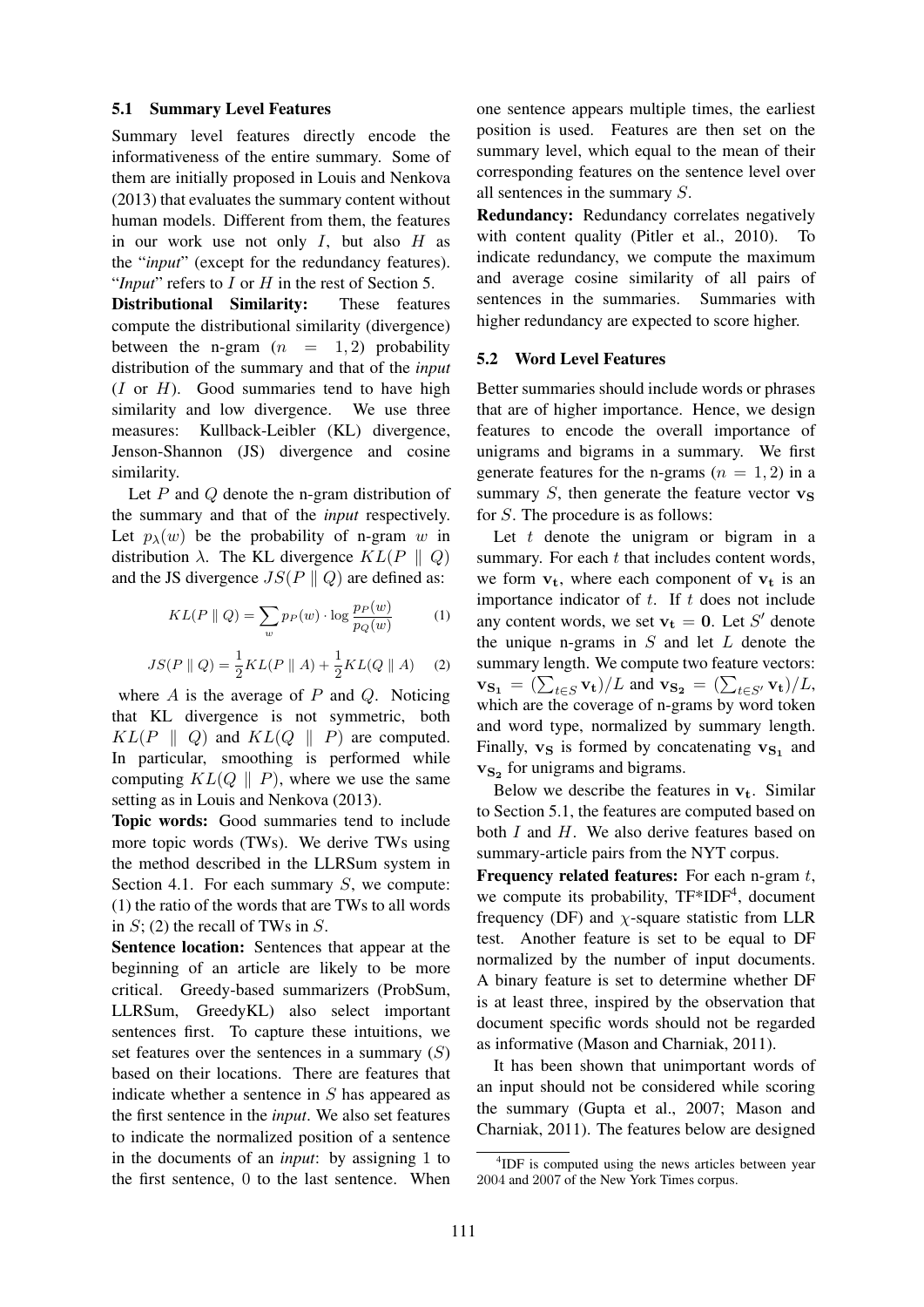capture this. Let the binary function  $b(t)$  denote whether or not  $t$  includes topic words (which approximate whether or not  $t$  is important), features are set to be equal to the product of the DF related features and  $b(t)$ .

Word locations: The words that appear close to the beginning of  $I$  or  $H$  are likely to be important. Here for each n-gram token, we compute its normalized locations in the documents. Then for each n-gram type t, we compute its *first*, *average*, *last* and *average first* location across its occurrences in all documents of an *input*. Features are also set to determine whether  $t$  has appeared in the first sentence and the number of times  $t$ appears in the first sentences of an *input*.

Information density of the first sentence: The first sentence of an article can be either informative or entertaining. Clearly, the words that appear in an informative first sentence should be assigned higher importance scores. To capture this, we compute the importance score (called information density in Yang and Nenkova (2014)) of the first sentence, that is defined as the number of TWs divided by the number of words in the sentence. For each  $t$ , we compute the maximal and average of importance scores over all first sentences that t appears in.

Global word importance: Some words are globally important (e.g., "war", "death") or unimportant  $(e.g., "Mr", "a.m.")$  to humans, independent of a particular input. Hong and Nenkova (2014) proposed a class of methods to estimate the global importance of words, based on the change of word probabilities between the summary-article pairs from the NYT corpus. The importance are used as features for identifying words that are used in human summaries. Here we replicate the features used in that work, except that we perform more careful pre-processings. This class of features are set only for unigrams.

### 5.3 System Identity Features

For each basic system  $A_i$ , we compute the sentence and n-gram overlap between S and the summary from  $A_i$  ( $S_{A_i}$ ). We hypothesize that the quality (i.e., ROUGE score) of a summary is positively (negatively) correlated to the overlap between this summary and a good (bad) basic summary of the same input. We design six sentence and two word overlap features for each system, which leads to a total of 32 features.

**Sentence overlap:** Let  $D_0$ ,  $D_{A_i}$  denote the set of sentences in  $S$  and  $S_{A_i}$ , respectively. For each system  $A_i$ , we set a feature  $|D_0 \bigcap D_{A_i}|/|D_0|$ . We further consider sentence lengths. Let  $l(D)$ denote the total length of sentences in set  $D$ , we set a feature  $l(D_0 \bigcap D_{A_i})/l(D_0)$  for each system  $A_i$ . Lastly, we compute the binary version of  $|D_0 \bigcap D_{A_i}|/|D_0|.$ 

Furthermore, we exclude the sentences that appear in multiple basic summaries from  $D_0$ , then compute the three features above for the new  $D_0$ . System identity features might be more helpful in selecting among the sentences that are generated by only one of the systems.

N-gram overlap: We compute the fraction of n-gram (n = 1, 2) tokens in S that appears in  $S_{A_i}$ . The n-grams consisting of solely stopwords are removed before computation.

## 6 Baseline Approaches

We present three summary combination methods that are used as baselines:

Voting: We select sentences according to the total number of times that they appear in all basic summaries, from large to small. When there are ties, we randomly pick an unselected sentence. The procedure is repeated 100 times and the mean ROUGE score is reported.

Summarization from Summaries: We directly run ICSISumm and Greedy-KL over the summaries from the basic systems.

Jensen-Shannon (JS) Divergence: We select among the pool of candidate summaries. The summary with the smallest JS divergence between the summary and (1) the input (JS-I), or (2) the hyper-summaries (JS-H) is selected. Summary-input JS divergence is the best metric to identify a better summarizer without human references (Louis and Nenkova, 2009).

## 7 Experiments and Results

## 7.1 Experiment Settings

We use the DUC 03, 04 datasets as training and development sets. The candidate summaries of these two sets are used as training instances. There are 80 input sets; each input includes an average of 3336 candidate summaries. During development, we perform four-fold cross-validation. The DUC 01, 02 and TAC 08, 09 datasets are used as the held-out test sets. We use two-sided Wilcoxon test to compare the performance between two systems.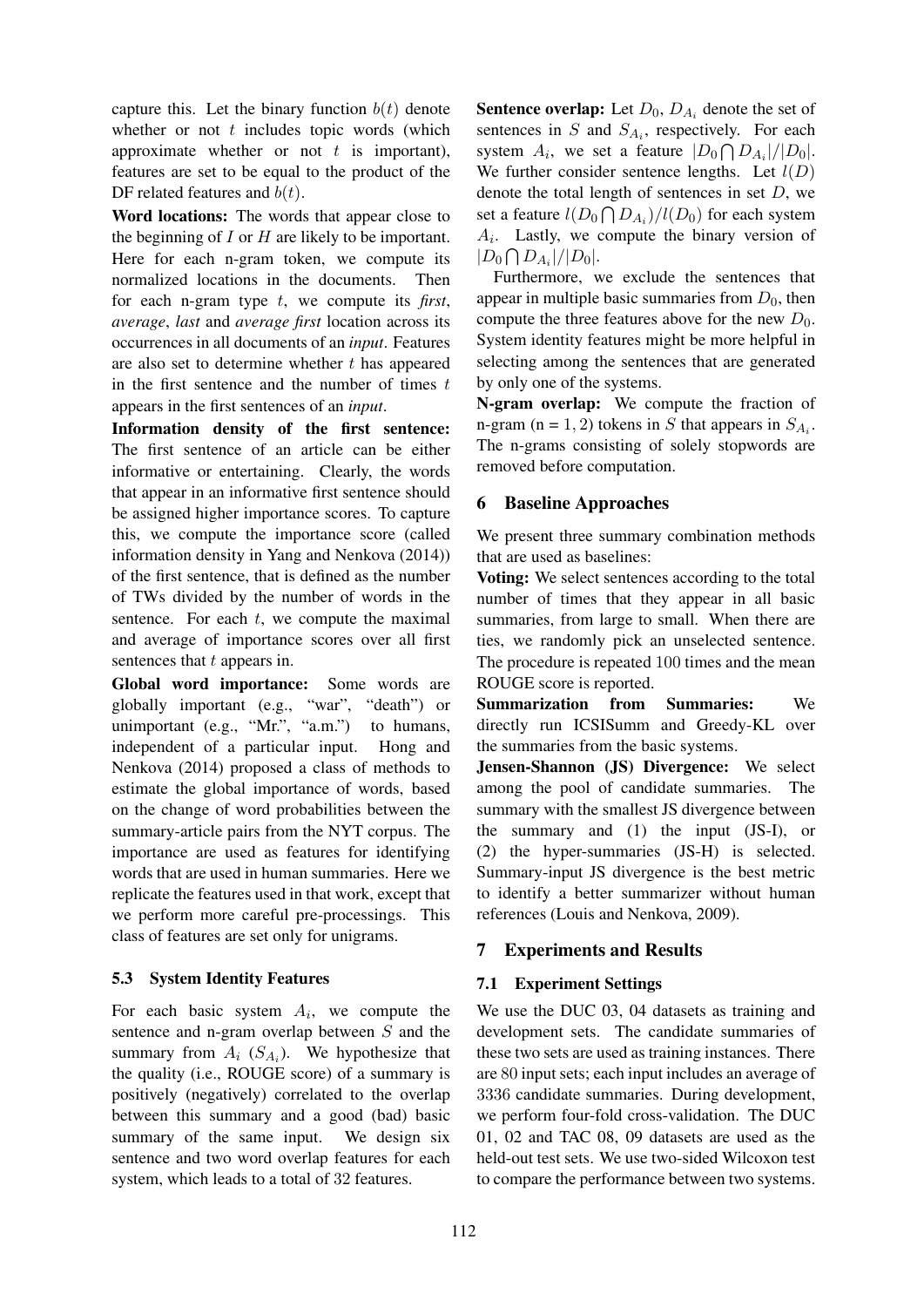

Figure 1: ROUGE scores of different systems on the DUC 2001–2004 and TAC 2008, 2009 datasets

We choose ROUGE-1 (R-1) as training labels, as it outperforms using ROUGE-2 (R-2) as labels (see Table 3). We suspect that the advantage of R-1 is because it has higher sensitivity in capturing the differences in content between summaries.<sup>5</sup>

In order to find a better learning method, we have experimented with support vector regression  $(SVR)$  (Drucker et al., 1997)<sup>6</sup> and SVM-Rank (Joachims, 1999).<sup>7</sup> SVR has been used for estimating sentence (Ouyang et al., 2011) or document (Aker et al., 2010) importance in summarization. SVM-Rank has been used for ranking summaries according to their linguistic qualities (Pitler et al., 2010). In SVM-Rank, only the relative ranks between training instances of an input are considered while learning the model. Our experiment shows that SVR outperforms SVM-Rank (see Table 3). This means that it is useful to compare the summaries across different

input sets and leverage the actual ROUGE scores.

| Settings        | $R-1$  | $R-2$  |
|-----------------|--------|--------|
| $SVR + R-1$     | 0.3986 | 0.1040 |
| $SVR + R-2$     | 0.3890 | 0.1023 |
| $SVMRank + R-1$ | 0.3932 | 0.0996 |
| $SVMRank + R-2$ | 0.3854 | 0.0982 |

Table 3: Performance on the development set with different models and training labels.

### 7.2 Comparing with the Basic Systems and the Baseline Methods

We evaluate our model on the development set and the test sets. As shown in Figure 1 (a) and Table 4, our model performs consistently better than all basic systems on R-1. It performs similar to ICSISumm and better than the other basic systems on R-2 (see Figure 1 (b) and Table 4).

Apart from automatic evaluation, we also manually evaluate the summaries using the Pyramid method (Nenkova et al., 2007). This method solicits annotators to score a summary based on its coverage of summary content units, which are identified from human references. Here we evaluate the Pyramid scores of four systems: our system, two best basic systems and the oracle

<sup>&</sup>lt;sup>5</sup>Recent methods that performs global optimization for summarization mostly use R-1 while training (Lin and Bilmes, 2011; Kulesza and Taskar, 2012; Sipos et al., 2012).

<sup>6</sup>We use the SVR model in SVMLight (Joachims, 1999) with linear kernel and default parameter settings when trained on R-1. When trained on R-2, we tune  $\epsilon$  in loss function on the developmenet set, because the default setting assigns the same value to all data points.

<sup>&</sup>lt;sup>7</sup>We use the SVM-Rank toolkit (Joachims, 2006) with default parameter settings.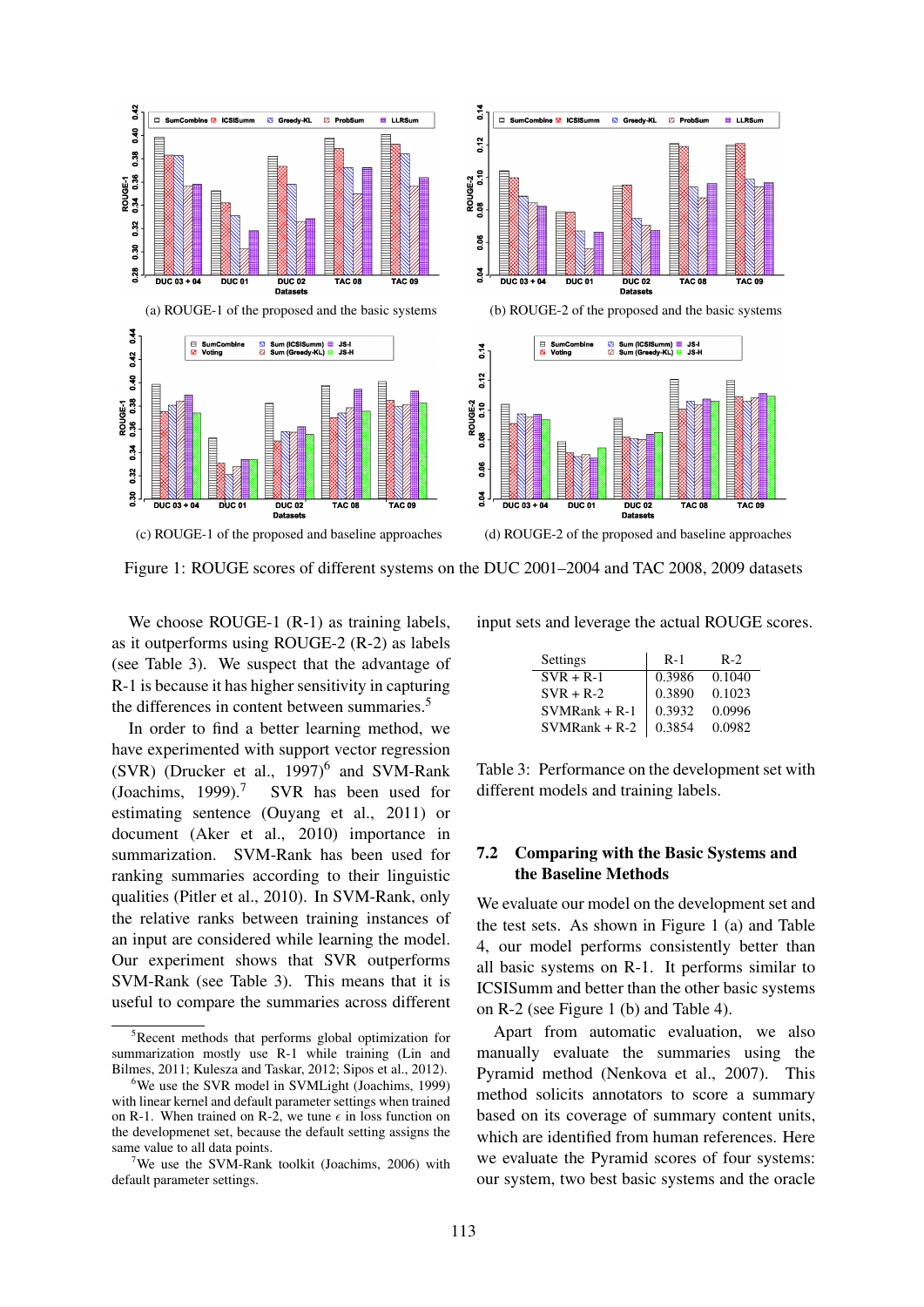| Dataset           | System             | $R-1$   | $R-2$  |
|-------------------|--------------------|---------|--------|
| $DUC$ 03          | <b>ICSISumm</b>    | 0.3813  | 0.1028 |
|                   | SumCombine         | 0.3959  | 0.1018 |
| $DUC$ 04          | <b>ICSISumm</b>    | 0.3841  | 0.0978 |
|                   | SumCombine         | 0.3995  | 0.1048 |
|                   | <b>DPP</b>         | 0.3979  | 0.0962 |
|                   | RegSum             | 0.3857  | 0.0975 |
| <b>DUC 01</b>     | <b>ICSISumm</b>    | 0.3421  | 0.0785 |
|                   | SumCombine         | 0.3526† | 0.0788 |
|                   | $R2N2$ -ILP        | 0.3691  | 0.0787 |
|                   | PriorSum           | 0.3598  | 0.0789 |
| <b>DUC 02</b>     | <b>ICSISumm</b>    | 0.3733  | 0.0954 |
|                   | SumCombine         | 0.3823  | 0.0946 |
|                   | $R2N2$ _ILP        | 0.3796  | 0.0888 |
|                   | PriorSum           | 0.3663  | 0.0897 |
|                   | <b>ClusterCMRW</b> | 0.3855  | 0.0865 |
| TAC <sub>08</sub> | <b>ICSISumm</b>    | 0.3880  | 0.1186 |
|                   | SumCombine         | 0.3978  | 0.1208 |
|                   | Li et al. (2013)   | n/a     | 0.1235 |
|                   | A & M (2013)       | n/a     | 0.1230 |
|                   | Li et al. (2015)   | n/a     | 0.1184 |
| <b>TAC 09</b>     | <b>ICSISumm</b>    | 0.3931  | 0.1211 |
|                   | SumCombine         | 0.4009† | 0.1200 |
|                   | Li et al. (2015)   | n/a     | 0.1277 |

Table 4: Performance comparison on six DUC and TAC datasets. Bold indicates statistical significant compared to ICSISumm ( $p < 0.05$ ). † indicates the difference is close to significant compared to ICSISumm (0.05  $\leq p < 0.1$ ).

on the TAC 08 dataset. Our model (Combine) outperforms ICSISumm and Greedy-KL by 0.019 and 0.090, respectively (see Table 5).

|                          |       | Oracle Combine ICSISumm | KL.   |
|--------------------------|-------|-------------------------|-------|
| Pyr. score $\vert$ 0.626 | 0.549 | 0.530                   | 0.459 |

Table 5: The Pyramid score on the TAC 08 data.

Figure 1 (c), (d) compare our model with the baseline approaches proposed in Section 6. The baselines that only consider the consensus between different systems perform poorly (voting, summarization on summaries, JS-H). JS-I has the best ROUGE-1 among baselines, while it is still much inferior to our model. Therefore, effective system combination appears to be difficult using methods based on a single indicator.

### 7.3 Comparing with the State-of-the-art

Table 4 compares our model (SumCombine) with the state-of-the-art systems. On the DUC 03 and 04 data, ICSISumm is among one of the best systems. SumCombine performs significantly better compared to it on R-1. We also achieve a better performance compared to the other top performing extractive systems (DPP (Kulesza and Taskar, 2012), RegSum (Hong and Nenkova, 2014)) on the DUC 04 data.

On the DUC 01 and 02 data, the top performing systems we find are R2N2 ILP (Cao et al., 2015a) and PriorSum (Cao et al., 2015b); both of them utilize neural networks. Comparing to these two, SumCombine achieves a lower performance on the DUC 01 data and a higher performance on the DUC 02 data. It also has a slightly lower R-1 and a higher R-2 compared to ClusterCMRW (Wan and Yang, 2008), a graph-based system that achieves the highest R-1 on the DUC 02 data. On the TAC 08 data, the top performing systems (Li et al., 2013; Almeida and Martins, 2013) achieve the state-of-the-art performance by sentence compression. Our model performs extractive summarization, but still has similar R-2 compared to theirs.<sup>8</sup> On the TAC 09 data, the best system uses a supervised method that weighs bigrams in the ILP framework by leveraging external resources (Li et al., 2015). This system is better than ours on the TAC 09 data and is inferior to ours on the TAC 08 data.

Overall, our combination model achieves very competitive performance, comparable to the state-of-the-art on multiple benchmarks.

At last, we compare SumCombine to SSA (Pei et al., 2012) and WCS (Wang and Li, 2012), the models that perform system combination by rank aggregation. The systems are evaluated on the DUC 04 data. In order to compare with these two papers, we truncate our summaries to 665 bytes and report  $F_1$ -score. Pei et al. (2012) report the performance on 10 randomly selected input sets. In order to have the same size of training data with them, we conduct five-fold cross-validation.

| System                  | $R-1$  | $R-2$  | $R-SU4$ |
|-------------------------|--------|--------|---------|
| SumCombine              | 0.3943 | 0.1015 | 0.1411  |
| SSA (Pei et al., 2012)  | 0.3977 | 0.0953 | 0.1394  |
| WCS (Wang and Li, 2012) | 0.3987 | 0.0961 | 0.1353  |

Table 6: Comparison with other combination methods on the DUC 04 dataset.

As shown in Table 6, SumCombine performs better than SSA and WCS on R-2 and R-SU4, but not on R-1. It is worth noting that these three

<sup>8</sup>These papers report ROUGE-SU4 (R-SU4) (measures skip bigram with maximum gap of 4) instead of R-1. Our model has very similar  $R-SU4$  (-0.0002/+0.0007) compared to them.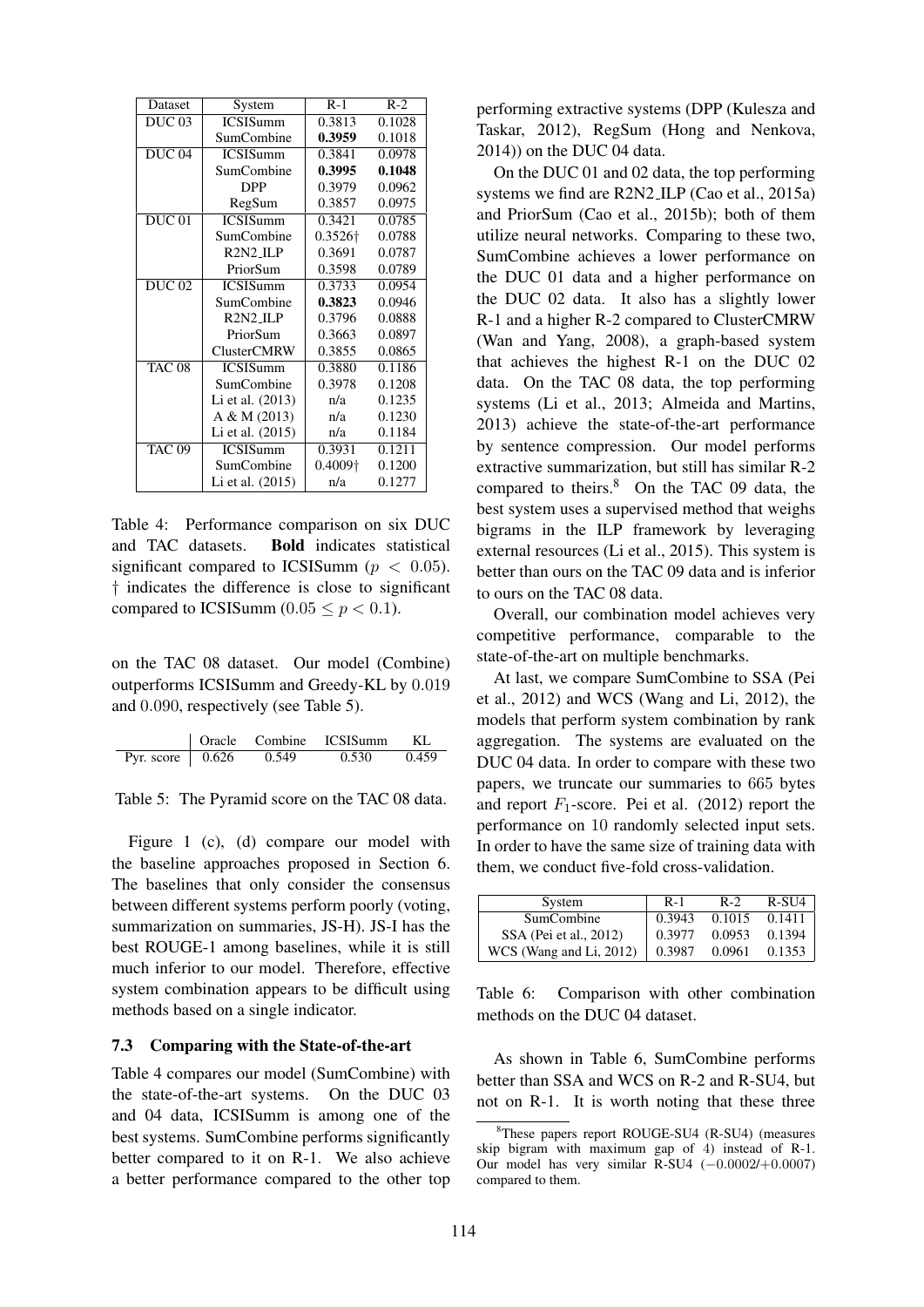|              | Dev. Set |          | DUC <sub>01</sub> |        | <b>DUC</b> 02 |       | TUC <sub>08</sub> |       | TAC <sub>09</sub> |       | Average |       |
|--------------|----------|----------|-------------------|--------|---------------|-------|-------------------|-------|-------------------|-------|---------|-------|
|              | $R-1$    | $R-2$    | $R-1$             | $R-2$  | R-1           | $R-2$ | R-1               | $R-2$ | $R-1$             | $R-2$ | R-1     | $R-2$ |
| All features | .3986    | .1040    | .3526             | .0788  | .3823         | .0946 | .3978             | .1208 | .4009             | .1200 | .3864   | .1036 |
| -summary     | .3946    | .1014    | .3469             | .0779  | .3760         | .0872 | .3950             | .1185 | .3988             | .1191 | .3823   | .1008 |
| -word        | .3946    | $.1002+$ | .3429             | .0733  | .3787         | .0919 | .3939             | .1172 | .3988             | .1232 | .3829   | .1012 |
| -system      | .3964    | .1022    | .3483             | .0776  | .3772         | .0895 | .4009             | .1193 | .3936             | .1110 | .3833   | .0999 |
| -input       | .3822    | .0956    | .3433             | .0764  | .3786         | .0912 | .3858             | .1148 | .3960             | .1159 | .3772   | .0988 |
| -hyper-sum   | .3978    | .1022    | .3512             | .0777  | .3806         | .0918 | .3968             | .1193 | .3994             | .1177 | .3852   | .1017 |
| -global      | .3948    | .1021    | .3457             | .0760  | .3821         | .0954 | .3959             | .1136 | .4010             | .1215 | .3839   | .1017 |
| summary      | .3960    | .1018    | .3344             | .0701  | .3748         | .0910 | .3957             | .1166 | .4009             | .1170 | .3804   | .0993 |
| word         | .3919    | .1006    | .3492             | .0765  | .3784         | .0905 | .3956             | .1166 | .3956             | .1146 | .3821   | .0998 |
| system       | .3881    | .0958    | .3430             | .0746  | .3689         | .0868 | .3898             | .1096 | .3926             | .1145 | .3765   | .0963 |
| input        | .3979    | .1009    | .3410             | .0729† | .3764         | .0904 | .3907             | .1129 | .4015             | .1189 | .3815   | .0992 |
| hyper-sum    | .3852    | .0952    | .3447             | .0725  | .3665         | .0823 | .3871†            | .1080 | .3906†            | .1140 | .3748   | .0944 |

Table 7: Performance after ablating features (row 2–7) or using a single class of features (row 8–12). **Bold** and  $\dagger$  represent statistical significant ( $p < 0.05$ ) and close to significant ( $0.05 \leq p < 0.1$ ) compared to using all features (two-sided Wilcoxon test).

systems cannot be directly compared, because different basic systems are used. In fact, compared to SumCombine, SSA and WCS achieve larger improvements over the basic systems that are used. This might be because ranker aggregation is a better strategy, or because combining weaker systems is easier to result in large improvements.

#### 7.4 Effects of Features

We conduct two experiments to examine the effectiveness of features (see Table 7). First, we remove one class of feature at a time from the full feature set. Second, we show the performance of a single feature class. Apart from reporting the performance on the development and the test sets, we also show the macro average performance across the five sets.<sup>9</sup> This helps to understand the contribution of different features in general.

Summary level, word level and system identity features are all useful, with ablating them leads to an average of 0.0031 to 0.0041 decrease on R-1. Ablating summary and word level features can lead to a significant decrease in performance on some sets. If we use a single set of features, then the summary and word level features turn out to be more useful than the system identity features.

The word and summary level features compute the content importance based on three sources: the input, the basic summaries (hyper-sum) and the New York Times corpus (global). We ablate the features derived from these three sources respectively. The input-based features are the most important; removing them leads to a very large

decrease in performance, especially on R-1. The features derived from the basic summaries are also effective; even though removing them only lead to a small decrease in performance, we can observe the decrease on all five sets. Ablating global indicators leads to an average decrease of about 0.002 on R-1 and R-2.

Interestingly, for the same feature class, the effectiveness vary to a great extent across different datasets. For example, ablating word level features decreases the R-2 significantly on the DUC 01 data, but increases the R-2 on the TAC 09 data. However, by looking at the average performance, it becomes clear that it is necessary to use all features. The features computed based on the input are identified as the most important.

### 8 Conclusion

In this paper, we present a pipeline that combines the summaries from four portable unsupervised summarizers. We show that system combination is very promising in improving content quality. We propose a supervised model to select among the candidate summaries. Experiments show that our model performs better than the systems that are combined, which is comparable to the state-of-the-art on multiple benchmarks.

### Acknowledgements

We thank the reviewers for their insightful and constructive comments. Kai Hong would like to thank Yumeng Ou, Mukund Raghothaman and Chen Sun for providing feedback on earlier version of this paper. This work was funded by NSF CAREER award IIS 0953445.

<sup>&</sup>lt;sup>9</sup>We do not compute the statistical significance for the average score.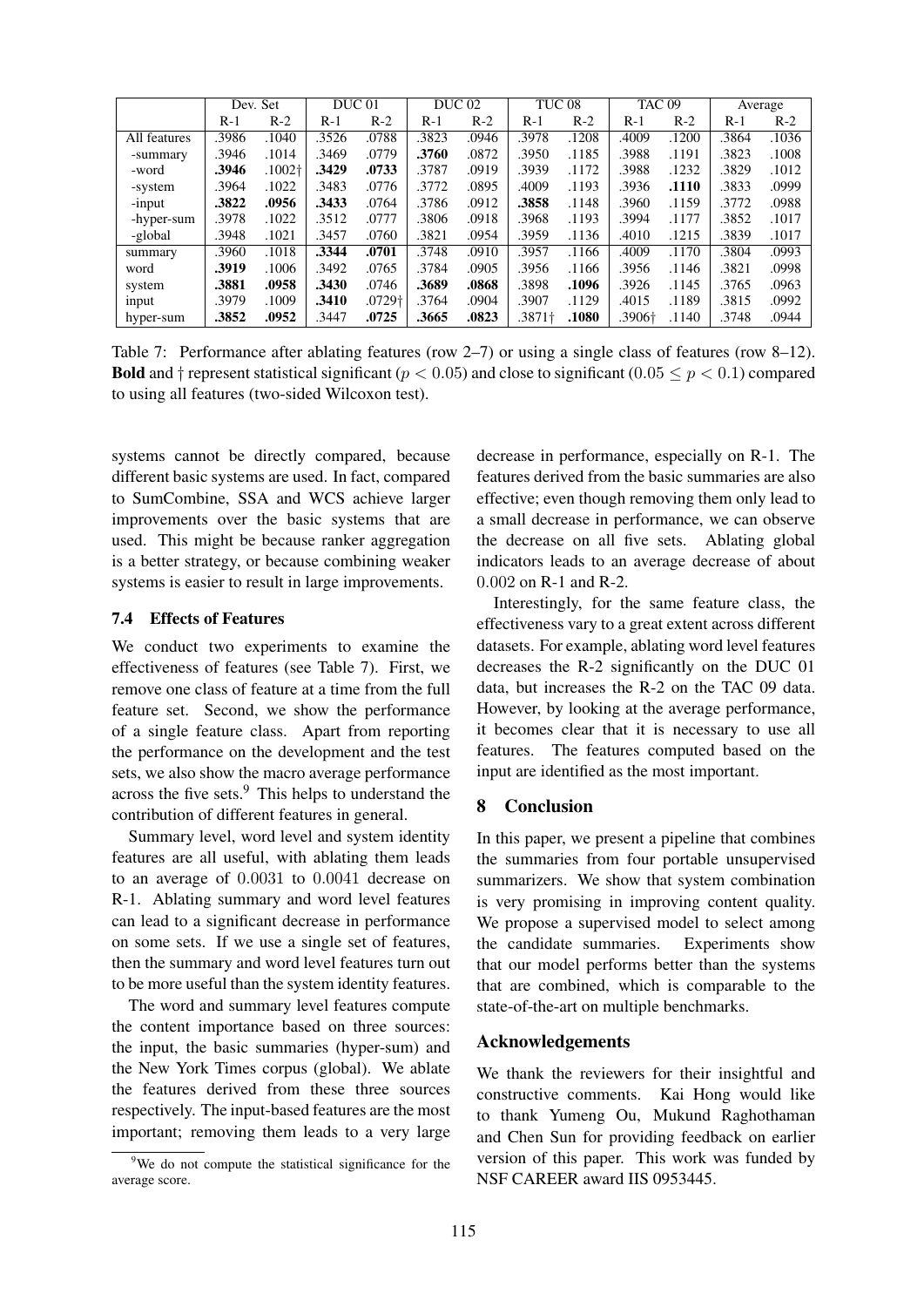#### References

- Ahmet Aker, Trevor Cohn, and Robert Gaizauskas. 2010. Multi-document summarization using A\* search and discriminative learning. In *Proceedings of EMNLP*, pages 482–491.
- Miguel Almeida and André F.T. Martins. 2013. Fast and robust compressive summarization with dual decomposition and multi-task learning. In *Proceedings of ACL*, pages 196–206.
- Srinivas Bangalore, German Bordel, and Giuseppe Riccardi. 2001. Computing consensus translation from multiple machine translation systems. In *Proceedings of ASRU*, pages 351–354.
- Ziqiang Cao, Furu Wei, Li Dong, Sujian Li, and Ming Zhou. 2015a. Ranking with recursive neural networks and its application to multi-document summarization. In *Proceedings of AAAI*, pages 2153–2159.
- Ziqiang Cao, Furu Wei, Sujian Li, Wenjie Li, Ming Zhou, and Houfeng Wang. 2015b. Learning summary prior representation for extractive summarization. In *Proceedings of ACL: Short Papers*, pages 829–833.
- Hakan Ceylan, Rada Mihalcea, Umut Özertem, Elena Lloret, and Manuel Palomar. 2010. Quantifying the limits and success of extractive summarization systems across domains. In *Proceedings of ACL*, pages 903–911.
- John M. Conroy, Judith D. Schlesinger, and Dianne P. O'Leary. 2006. Topic-focused multi-document summarization using an approximate oracle score. In *Proceedings of COLING/ACL*, pages 152–159.
- Harris Drucker, Chris J.C. Burges, Linda Kaufman, Alex Smola, Vladimir Vapnik, et al. 1997. Support vector regression machines. In *Proceedings of NIPS*, volume 9, pages 155–161.
- Gunes Erkan and Dragomir R. Radev. 2004. Lexrank: graph-based lexical centrality as salience in text summarization. *Journal of Artificial Intelligence Research*, 22(1):457–479.
- Jonathan G. Fiscus. 1997. A post-processing system to yield reduced word error rates: Recognizer output voting error reduction (ROVER). In *Proceedings of ASRU*, pages 347–354.
- Robert Frederking and Sergei Nirenburg. 1994. Three heads are better than one. In *Proceedings of ANLP*, pages 95–100.
- Dan Gillick, Benoit Favre, Dilek Hakkani-Tur, Berndt Bohnet, Yang Liu, and Shasha Xie. 2009. The ICSI/UTD Summarization System at TAC 2009. In *Proceedings of TAC*.
- Surabhi Gupta, Ani Nenkova, and Dan Jurafsky. 2007. Measuring importance and query relevance in topic-focused multi-document summarization. In *Proceedings of ACL*, pages 193–196.
- Aria Haghighi and Lucy Vanderwende. 2009. Exploring content models for multi-document summarization. In *Proceedings of HLT-NAACL*, pages 362–370.
- John C. Henderson and Eric Brill. 1999. Exploiting diversity for natural language processing: Combining parsers. In *Proceedings of EMNLP*, pages 187–194.
- Kai Hong and Ani Nenkova. 2014. Improving the estimation of word importance for news multi-document summarization. In *Proceedings of EACL*, pages 712–721.
- Kai Hong, John M. Conroy, Benoit Favre, Alex Kulesza, Hui Lin, and Ani Nenkova. 2014. A repositary of state of the art and competitive baseline summaries for generic news summarization. In *Proceedings of LREC*, pages 1608–1616.
- Thorsten Joachims. 1999. Making large-scale SVM learning practical. In B. Schölkopf, C. Burges, and A. Smola, editors, *Advances in Kernel Methods - Support Vector Learning*, chapter 11, pages 169–184. MIT Press, Cambridge, MA.
- Thorsten Joachims. 2006. Training linear svms in linear time. In *Proceedings of KDD*, pages 217–226.
- Alex Kulesza and Ben Taskar. 2012. Determinantal point processes for machine learning. *Foundations and Trends in Machine Learning*, 5(2–3).
- Chen Li, Fei Liu, Fuliang Weng, and Yang Liu. 2013. Document summarization via guided sentence compression. In *Proceedings of EMNLP*, pages 490–500.
- Chen Li, Yang Liu, and Lin Zhao. 2015. Using external resources and joint learning for bigram weighting in ilp-based multi-document summarization. In *Proceedings of NAACL-HLT*, pages 778–787.
- Hui Lin and Jeff Bilmes. 2011. A class of submodular functions for document summarization. In *Proceedings of ACL*, pages 510–520.
- Chin-Yew Lin and Eduard Hovy. 2000. The automated acquisition of topic signatures for text summarization. In *Proceedings of COLING*, pages 495–501.
- Chin-Yew Lin. 2004. Rouge: A package for automatic evaluation of summaries. In *Text Summarization Branches Out: Proceedings of the ACL-04 Workshop*, pages 74–81.
- Marina Litvak, Mark Last, and Menahem Friedman. 2010. A new approach to improving multilingual summarization using a genetic algorithm. In *Proceedings of ACL*, pages 927–936.